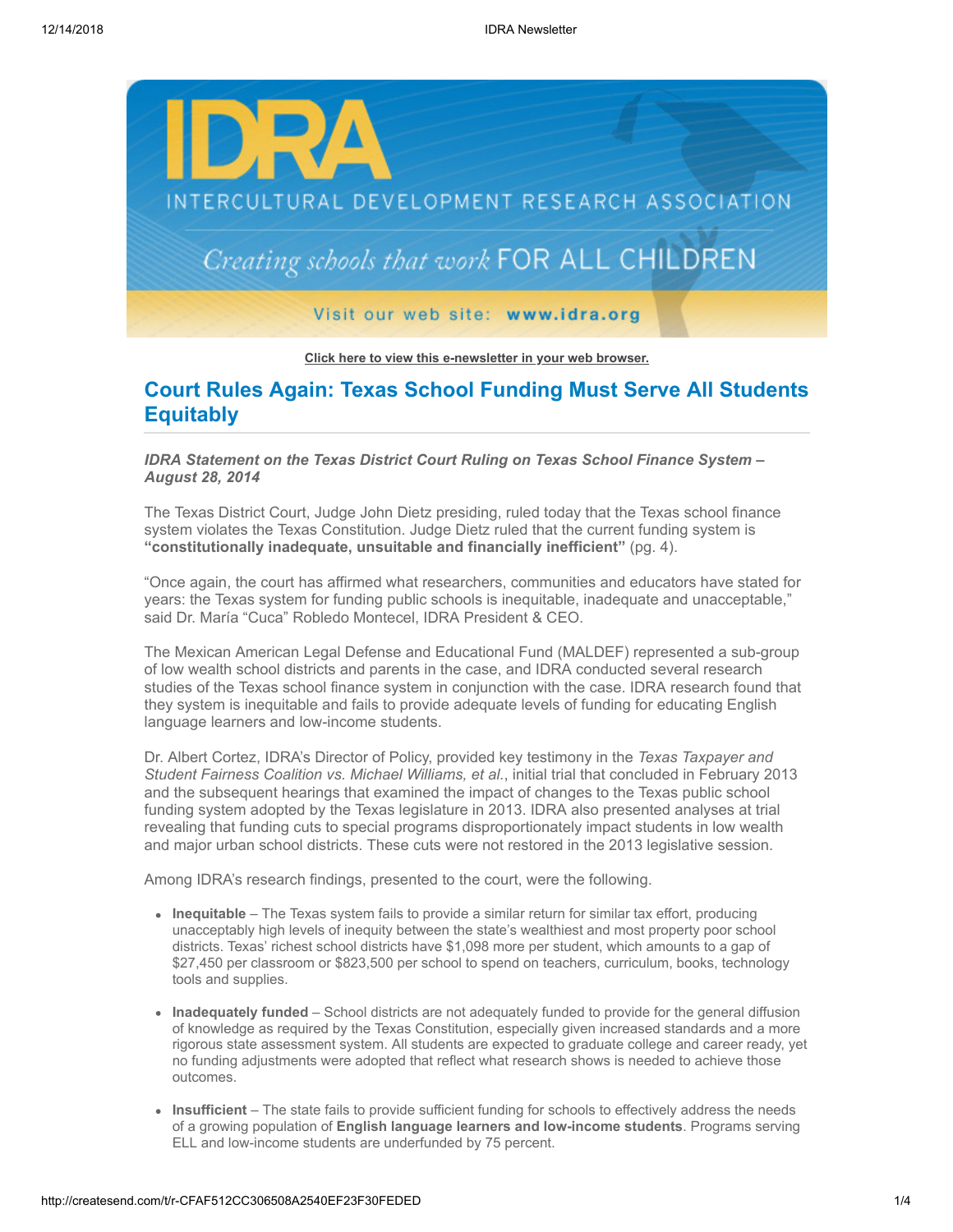#### 12/14/2018 IDRA Newsletter

**No meaningful discretion** – Because school districts must tax at maximum levels just to meet state requirements, school districts, in effect, lose meaningful discretion to local supplemental funding. Without meaningful discretion, local school taxes become the equivalent of a state property tax, a tax that is forbidden under the Texas Constitution. More than 200 school districts have already reached the cap on local taxing authority.

Judge Dietz concurred, stating in the ruling: "Based upon the competent evidence admitted at trial… the court finds that the Texas school finance system effectively imposes a state property tax in violation of Article VIII, Section 1-e of the Texas Constitution… that the Legislature has **failed to meet its constitutional duty to suitably provide for Texas public schools** because the school finance system is structured, operated and funded so that it cannot provide a constitutionally adequate education for all Texas schoolchildren… the school finance system **is constitutionally inadequate** because it cannot accomplish, and has not accomplished, a general diffusion of knowledge for all students due to insufficient funding, [and] the school finance system **is financially inefficient** because all Texas students do not have substantially equal access to the educational funds necessary to accomplish a general diffusion of knowledge." (pp. 2-3)

Importantly, the ruling **recognizes the substantial and growing population of economically disadvantaged and English language learner students** in Texas and the impact of inadequate funding. "This court declares that the Texas school finance system violates the 'make suitable provision' clause in Article VII, Section 1 of the Texas Constitution because the system is not 'structured, operated and funded so that it can accomplish its purpose for economically disadvantaged and English language learner children'" (pg. 7).

In addition, the judge found that the **facilities funding** provided to public schools is "constitutionally inadequate to suitably provide sufficient support for districts to maintain, build and renovate the classrooms necessary for an adequate education." (pg. 9)

The court also once again rejected the charter school intervenors' call for the court to mandate the lifting of caps on the number of charter schools or to mandate that the state provide funding for charter school facilities. The ruling observes that the legislature recently increased the number of authorized charters adopted in 2013, and the court re-stated its earlier position that the state has the authority to treat charter schools in ways that differ from traditional neighborhood public schools. The court also rejected the claims of the pro-voucher intervenors who were seeking court support for providing state funding for options other than public schools.

### **What is Needed to Ensure Texas Provides High Quality Education for All Students**

If past rulings are any guide, this latest case will very likely be brought to the Texas Supreme Court. The Texas legislature, however, has no reason to wait for court-imposed reforms. The legislature has the authority to act on its own accord to ensure that education meets the test of fairness, efficiency, and education quality for all students. The priority could not be more pressing, as Texas schools prepare to serve growing numbers of low-income students and English language learners. These actions are needed now.

- **Fair funding now.** What is needed are critical funding resources, not more time. There is not a need for complete restructuring of the school funding system. Given the breadth of the court ruling and the compelling facts of the case, it is clear however that the adoption of an equitable school funding plan that provides all school districts the resources needed to educate children to the high levels is needed – and needed now.
- **Features that maintain inequity** and that have been hidden within the state funding system for decades **need to be eliminated immediately** – no more phasing out. The trial testimony made reference to the significant inequities that continue as result of target revenue funding. Elimination of this alternative dis-equalizing funding scheme is absolutely essential. Plans to phase out what are called "hold-harmless" features (money that school districts receive despite not qualifying for it under the regular funding formulae) over a multi-year span have always been used as an excuse to perpetuate inequities that were created as far back as 1993. The argument that high wealth school districts need time to adjust ignores the fact they have already had decades to do so.
- **Special population funding increases must be implemented now.** Funding weights based on real- $\bullet$ world costs have been long overdue. Based on expert testimony, the court concluded that all schools serving the state's special population students (particularly those who are learning English and those from low-income backgrounds) require higher levels of funding then provided in current state formulas. There has never been an adjustment since the weights were adopted in 1984. After decades of neglect, Texas needs to increase funding for compensatory education and ELL weights to 40 percent, as supported by the research literature.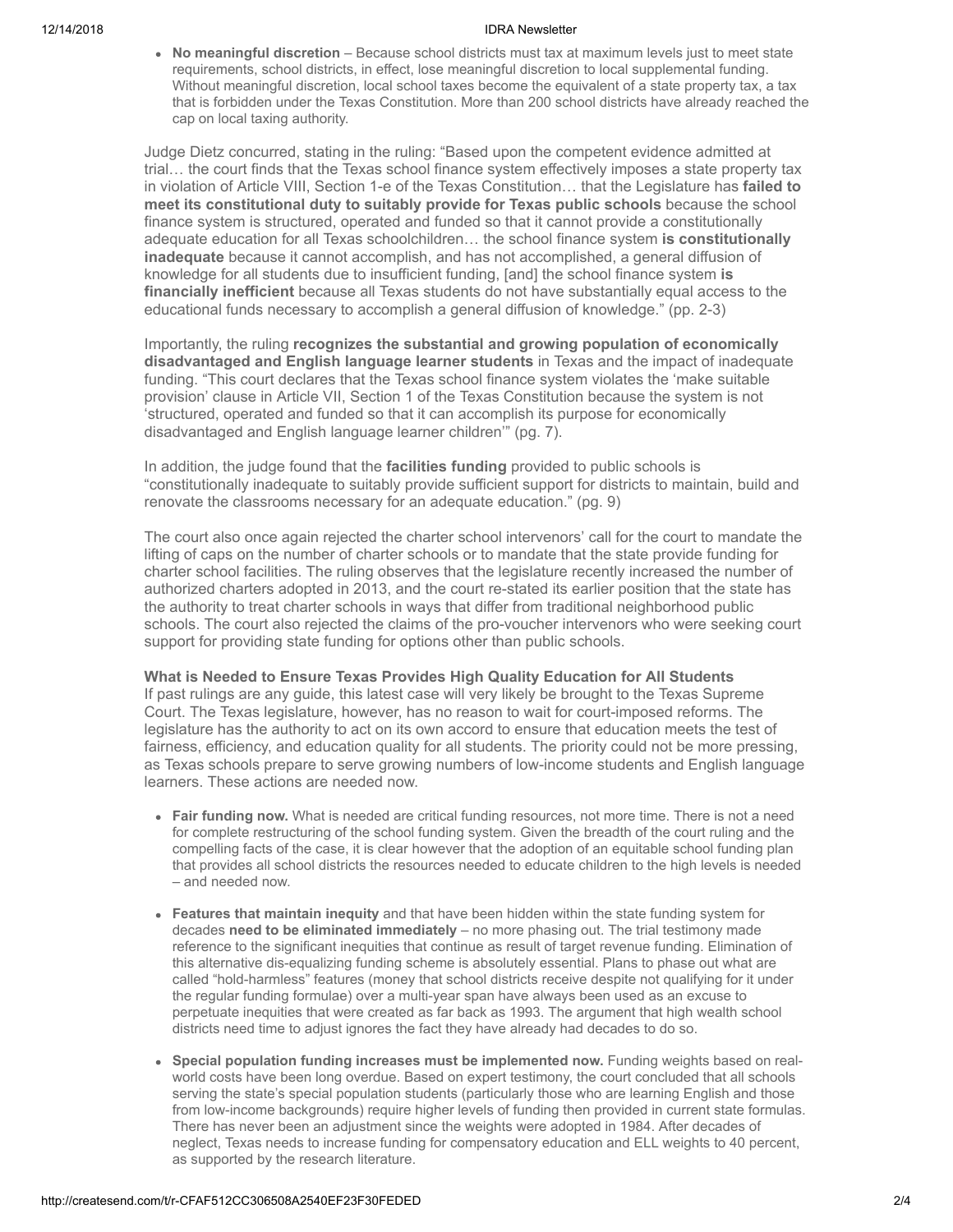#### 12/14/2018 IDRA Newsletter

- **Public funding must be reserved for public schools.** The court ruled that funding for public schools must be made more adequate and more equitable. To achieve this goal, the state must not divert state funding to private schools by providing vouchers or tax breaks for businesses to divert tax monies to contributions designed to support private schools, or expanding corporate run charter schools. Such proposals would result in diminishing the resources available to fairly fund public schools that has been mandated by the court. Diverting public money away from public schools would do nothing to address the current crisis and would create dual school systems: one separate for the few and one underfunded for the many.
- **Facilities funding priority should be given to public schools.** The state of Texas has long been negligent in addressing the facilities funding needs of the majority of its public schools, failing to provide new funding for facilities in the last several years. Priority in addressing long-neglected facilities needs should be given to those public schools that have waited patiently for their opportunity to get state support to remodel, upgrade or replace old, outdated classrooms, laboratories and similar instructional areas.

## **The time for fair funding is now**

Dr. María "Cuca" Robledo Montecel added: "The state of Texas has struggled with inadequate, inequitable education funding for far too long – perpetuating funding schemes that value some groups of schools and students over others. That was the old Texas. It is time for the new Texas – one that provides equal educational opportunity not for just some – but for all of its children."

## **Get more information**

## [Court ruling on August 28, 2014](http://idra.createsend1.com/t/r-l-miitrz-l-i/)

[Texas School Funding Equity Gap – Infographic](http://idra.createsend1.com/t/r-l-miitrz-l-d/) showing how some children are considered more valuable than others in Texas

[Recent article, February 2014: The Latest Texas School Finance Equity and Adequacy Court Case](http://idra.createsend1.com/t/r-l-miitrz-l-o/) – Round Six *Texas Taxpayers and Student Fairness Coalition et al vs. Williams*, IDRA Newsletter

[Statement on February 5, 2013: Court Rules: Texas School Funding Must Serve All Students](http://idra.createsend1.com/t/r-l-miitrz-l-b/) **Equitably** 

[Article \(with link to IDRA's expert report and slideshow\): Highlights of IDRA's Expert Reports and](http://idra.createsend1.com/t/r-l-miitrz-l-n/) Testimony Presented in the Texas 2012 School Finance Court Case

Statement on December 14, 2011: **Fair Funding is Essential to Having Excellent Schools for All** Texas Students

MALDEF statement (with link to a presentation of MALDEF's arguments): **MALDEF Secures Court** Victory on Behalf of Children in Texas School Finance Case

Video of [Judge Dietz's decision in the initial Texas school finance trial \(](http://idra.createsend1.com/t/r-l-miitrz-l-m/)08:01 min; YouTube)

Graphic showing **IDRA's Quality Schools Action Framework[™](http://idra.createsend1.com/t/r-l-miitrz-l-q/)** 

Take Action: **IDRA's Fair Funding Now! initiative** 

[Principles for Fair Funding for the Common Good](http://idra.createsend1.com/t/r-l-miitrz-l-f/)

Share this news on **Facebook** or **Twitter**.

The **Intercultural Development Research Association** is an independent private non-profit organization dedicated to realizing the right of every child to a quality education. IDRA strengthens and transforms public education by providing dynamic training; useful research, evaluation, and frameworks for action; timely policy analyses; and innovative materials and programs.

IDRA works hand-in-hand with hundreds of thousands of educators and families each year in communities and classrooms around the country. All our work rests on an unwavering commitment to creating self-renewing schools that value and promote the success of students of all backgrounds.

We are a small organization with a powerful mission: to create schools that work for *all* children.